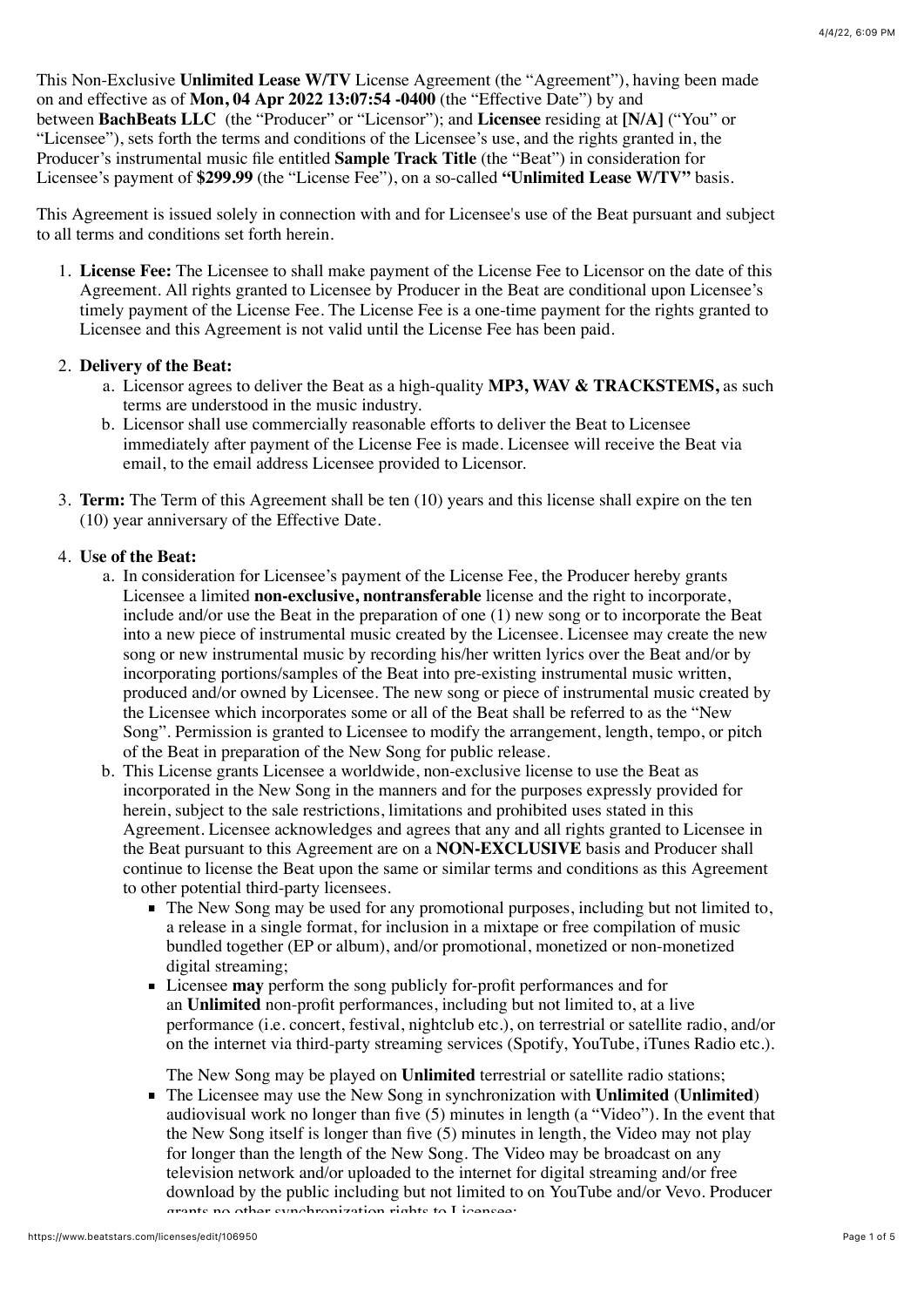grants no other synchronization rights to Licensee;

- The Licensee may make the New Song available for sale in physical and/or digital form and sell **Unlimited** downloads/physical music products and are allowed **Unlimited** monetized audio streams, **Unlimited** monetized video streams, **Unlimited** non-monetized video streams and are allowed **Unlimited** free downloads. The New Song may be available for sale as a single and/or included in a compilation of other songs bundled together by Licensee as an EP or a full-length Album. The New Song may be sold via digital retailers for permanent digital download in mp3 format and/or physical format, including compact disc and vinyl records. For clarity and avoidance of doubt, the Licensee does NOT have the right to sell the Beat in the form that it was delivered to Licensee. The Licensee must create a New Song (or instrumental as detailed above) for its rights under this provision to a vest. Any sale of the Beat in its original form by Licensee shall be a material breach of this Agreement and the Licensee shall be liable to the Licensor for damages as provided hereunder.
- c. Subject to the Licensee's compliance with the terms and conditions of this Agreement, Licensee shall not be required to account or pay to Producer any royalties, fees, or monies paid to or collected by the Licensee (expressly excluding mechanical royalties), or which would otherwise be payable to Producer in connection with the use/exploitation of the New Song as set forth in this Agreement.
- 5. **Restrictions on the Use of the Beat:** Licensee hereby agrees and acknowledges that it is expressly prohibited from taking any action(s) and from engaging in any use of the Beat or New Song in the manners, or for the purposes, set forth below:
	- a. The rights granted to Licensee are **NON-TRANSFERABLE** and that Licensee may not transfer or assign any of its rights hereunder to any third-party;
	- b. The Licensee shall not have the right to license or sublicense any use of the Beat or of the New Song, in whole or in part, for any so-called "samples".
	- c. Licensee shall not engage in any unlawful copying, streaming, duplicating, selling, lending, renting, hiring, broadcasting, uploading, or downloading to any database, servers, computers, peer to peer sharing, or other file-sharing services, posting on websites, or distribution of the Beat in the form, or a substantially similar form, as delivered to Licensee. Licensee may send the Beat file to any individual musician, engineer, studio manager or other people who are working on the New Song.
	- d. Licensee shall not engage in any unlawful copying, streaming, duplicating, selling, lending, renting, hiring, broadcasting, uploading, or downloading to any database, servers, computers, peer to peer sharing, or other file-sharing services, posting on websites, or distribution of the Beat(instrumental version) in the form, or a substantially similar form, as delivered to Licensee. Licensee may send the Beat file to any individual musician, engineer, studio manager or other people who are working on the New Song.
	- e. As applicable to both the underlying composition in the Beat and to the master recording of the Beat: (i) The parties acknowledge and agree that the New Song is a "derivative work", as that term is used in the United States Copyright Act; (ii) As applicable to the Beat and/or the New Song, there is no intention by the parties to create a joint work; and (iii) There is no

intention by the Licensor to grant any rights in and/or to any other derivative works that may have been created by other third-party licensees.

# 6. **Ownership:**

a. The Producer is and shall remain the sole owner and holder of all rights, title, and interest in the Beat, including all copyrights to and in the sound recording and the underlying musical compositions written and composed by Producer. Nothing contained herein shall constitute an assignment by Producer to Licensee of any of the foregoing rights. Licensee may not, under any circumstances, register or attempt to register the New Song and/or the Beat with the U.S. Copyright Office. The aforementioned right to register the New Song and/or the Beat shall be strictly limited to Producer. Licensee will, upon request, execute, acknowledge and deliver to Producer such additional documents as Producer may deem necessary to evidence and effectuate Producer's rights hereunder, and Licensee hereby grants to Producer the right as attorney-in-fact to execute, acknowledge, deliver and record in the U.S. Copyright Office or elsewhere any and all such documents if Licensee shall fail to execute same within five (5)

days after so requested by Producer.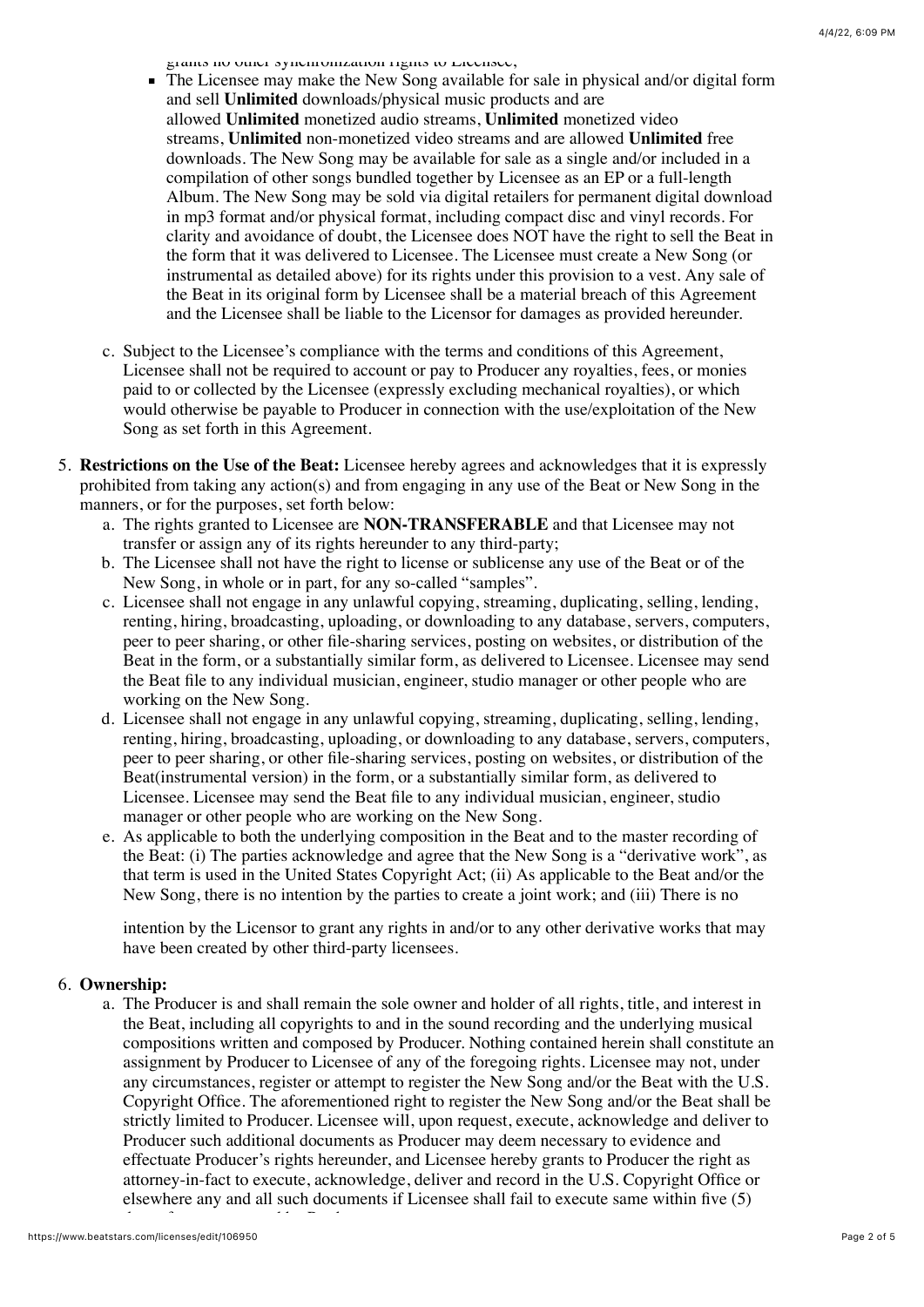days after so requested by Producer.

- b. For the avoidance of doubt, you do not own the master or the sound recording rights in the New Song. You have been licensed the right to use the Beat in the New Song and to commercially exploit the New Song based on the terms and conditions of this Agreement.
	- Notwithstanding the above, you do own the lyrics or other original musical components of the New Song that were written or composed solely by you.
- 7. **Mechanical License:** If any selection or musical composition, or any portion thereof, recorded in the New Song hereunder is written or composed by Producer, in whole or in part, alone or in collaboration with others, or is owned or controlled, in whole or in part, directly or indirectly, by Producer or any person, firm, or corporation in which Producer has a direct or indirect interest, then such selection and/or musical composition shall be hereinafter referred to as a "Controlled Composition". Producer hereby agrees to issue or cause to be issued, as applicable, to Licensee, mechanical licenses in respect of each Controlled Composition, which are embodied on the New Song. For that license, on the United States and Canada sales, Licensee will pay mechanical royalties at one hundred percent (100%) of the minimum statutory rate, subject to no cap of that rate for albums and/or EPs. For license outside the United States and Canada, the mechanical royalty rate will be the rate prevailing on an industry-wide basis in the country concerned on the date that this agreement has been entered into.
- 8. **Credit:** Licensee shall have the right to use and permit others to use Producer's approved name, approved likeness, and other approved identification and approved biographical material concerning the Producer solely for purposes of trade and otherwise without restriction solely in connection with the New Song recorded hereunder. Licensee shall use best efforts to have Producer credited as a "producer" and shall give Producer appropriate production and songwriting credit on all compact discs, record, music video, and digital labels or any other record configuration manufactured which is now known or created in the future that embodies the New Song created hereunder and on all cover liner notes, any records containing the New Song and on the front and/or back cover of any album listing the New Song and other musician credits. The licensee shall use its best efforts to ensure that Producer is properly credited and Licensee shall check all proofs for the accuracy of credits, and shall use its best efforts to cure any mistakes regarding Producer's credit. In the event of any failure by Licensee to issue the credit to Producer, Licensee must use reasonable efforts to correct any such failure immediately and on a prospective basis. Such credit shall be in the substantial form: "**Produced by BachBeats LLC**".

## 9. **Breach by Licensee:**

a. The licensee shall have five (5) business days from its receipt of written notice by Producer

and/or Producer's authorized representative to cure any alleged breach of this Agreement by Licensee. Licensee's failure to cure the alleged breach within five (5) business days shall result in Licensee's default of its obligations, its breach of this Agreement, and at Producer's sole discretion, the termination of Licensee's rights hereunder.

- b. If Licensee engages in the commercial exploitation and/or sale of the Beat or New Song outside of the manner and amount expressly provided for in this Agreement, Licensee shall be liable to Producer for monetary damages in an amount equal to any and all monies paid, collected by, or received by Licensee, or any third party on its behalf, in connection with such unauthorized commercial exploitation of the Beat and/or New Song.
- c. Licensee recognizes and agrees that a breach or threatened breach of this Agreement by Licensee give rise to irreparable injury to Producer, which may not be adequately compensated by damages. Accordingly, in the event of a breach or threatened breach by the Licensee of the provisions of this Agreement, Producer may seek and shall be entitled to a temporary restraining order and a preliminary injunction restraining the Licensee from violating the provisions of this Agreement. Nothing herein shall prohibit Producer from pursuing any other available legal or equitable remedy from such breach or threatened breach, including but not limited to the recovery of damages from the Licensee. The Licensee shall be responsible for all costs, expenses or damages that Producer incurs as a result of any violation by the Licensee of any provision of this Agreement. Licensee' obligation shall include court costs, litigation expenses, and reasonable attorneys' fees.

## 10. **Warranties, Representations, and Indemnification:**

a. Licensee hereby agrees that Licensor has not made any guarantees or promises that the Beat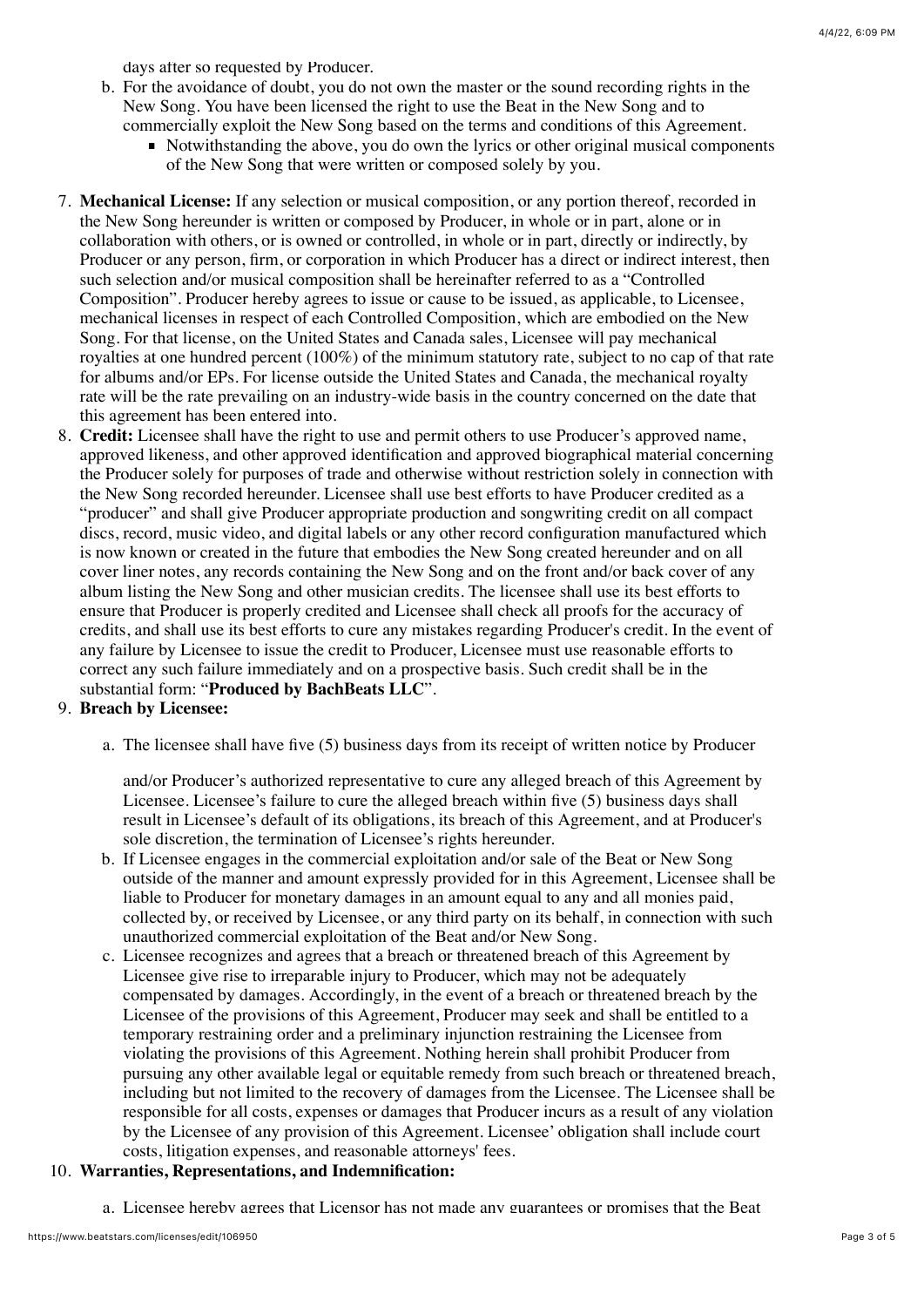a. Licensee hereby agrees that Licensor has not made any guarantees or promises that the Beat fits the particular creative use or musical purpose intended or desired by the Licensee. The Beat, its sound recording, and the underlying musical composition embodied therein are licensed to the Licensee "as is" without warranties of any kind or fitness for a particular purpose.

- b. No 3rd party samples that would require clearance were used.
- c. Parties hereto shall indemnify and hold each other harmless from any and all third party claims, liabilities, costs, losses, damages or expenses as are actually incurred by the nondefaulting party and shall hold the non-defaulting party, free, safe, and harmless against and from any and all claims, suits, demands, costs, liabilities, loss, damages, judgments, recoveries, costs, and expenses; (including, without limitation, reasonable attorneys' fees), which may be made or brought, paid, or incurred by reason of any breach or claim of breach of the warranties and representations hereunder by the defaulting party, their agents, heirs, successors, assigns and employees, which have been reduced to final judgment; provided that prior to final judgment, arising out of any breach of any representations or warranties of the defaulting party contained in this agreement or any failure by defaulting party to perform any obligations on its part to be performed hereunder the non-defaulting party has given the defaulting party prompt written notice of all claims and the right to participate in the defense with counsel of its choice at its sole expense. In no event shall Artist be entitled to seek injunctive or any other equitable relief for any breach or non-compliance with any provision of this agreement.
- 11. **Miscellaneous:** This Agreement constitutes the entire understanding of the parties and is intended as a final expression of their agreement and cannot be altered, modified, amended or waived, in whole or in part, except by written instrument (email being sufficient) signed by both parties hereto. This agreement supersedes all prior agreements between the parties, whether oral or written. Should any provision of this agreement be held to be void, invalid or inoperative, such decision shall not affect any other provision hereof, and the remainder of this agreement shall be effective as though such void, invalid or inoperative provision had not been contained herein. No failure by Licensor hereto to perform any of its obligations hereunder shall be deemed a material breach of this

agreement until the Licensee gives Licensor written notice of its failure to perform, and such failure has not been corrected within thirty (30) days from and after the service of such notice, or, if such breach is not reasonably capable of being cured within such thirty (30) day period, Licensor does not commence to cure such breach within said time period, and proceed with reasonable diligence to complete the curing of such breach thereafter. This agreement shall be governed by and interpreted in accordance with the laws of the **Arizona US** applicable to agreements entered into and wholly performed in said State, without regard to any conflict of laws principles. You hereby agree that the exclusive jurisdiction and venue for any action, suit or proceeding based upon any matter, claim or controversy arising hereunder or relating hereto shall be in the state or federal courts located in the **Arizona US**. You shall not be entitled to any monies in connection with the Master(s) other than as specifically set forth herein. All notices pursuant to this agreement shall be in writing and shall be given by registered or certified mail, return receipt requested (prepaid) at the respective addresses hereinabove set forth or such other address or addresses as may be designated by either party. Such notices shall be deemed given when received. Any notice mailed will be deemed to have been received five (5) business days after it is mailed; any notice dispatched by expedited delivery service will be deemed to be received two (2) business days after it is dispatched. YOU ACKNOWLEDGE AND AGREE THAT YOU HAVE READ THIS AGREEMENT AND HAVE BEEN ADVISED BY US OF THE SIGNIFICANT IMPORTANCE OF RETAINING AN INDEPENDENT ATTORNEY OF YOUR CHOICE TO REVIEW THIS AGREEMENT ON YOUR BEHALF. YOU ACKNOWLEDGE AND AGREE THAT YOU HAVE HAD THE UNRESTRICTED OPPORTUNITY TO BE REPRESENTED BY AN INDEPENDENT ATTORNEY. IN THE EVENT OF YOUR FAILURE TO OBTAIN AN INDEPENDENT ATTORNEY OR WAIVER THEREOF, YOU HEREBY WARRANT AND REPRESENT THAT YOU WILL NOT ATTEMPT TO USE SUCH FAILURE AND/OR WAIVER as a basis to avoid any obligations under this agreement, or to invalidate this agreement or To render this agreement or any part thereof unenforceable. This agreement may be executed in counterparts, each of which shall be deemed an original, and said counterparts shall constitute one and the same instrument. In addition, a signed copy of this agreement transmitted by facsimile or scanned into an image file and transmitted via email shall, for all purposes, be treated as if it was delivered containing an original manual signature of the party whose signature appears thereon and shall be binding upon such party

as though an originally signed document had been delivered. Notwithstanding the foregoing, in the